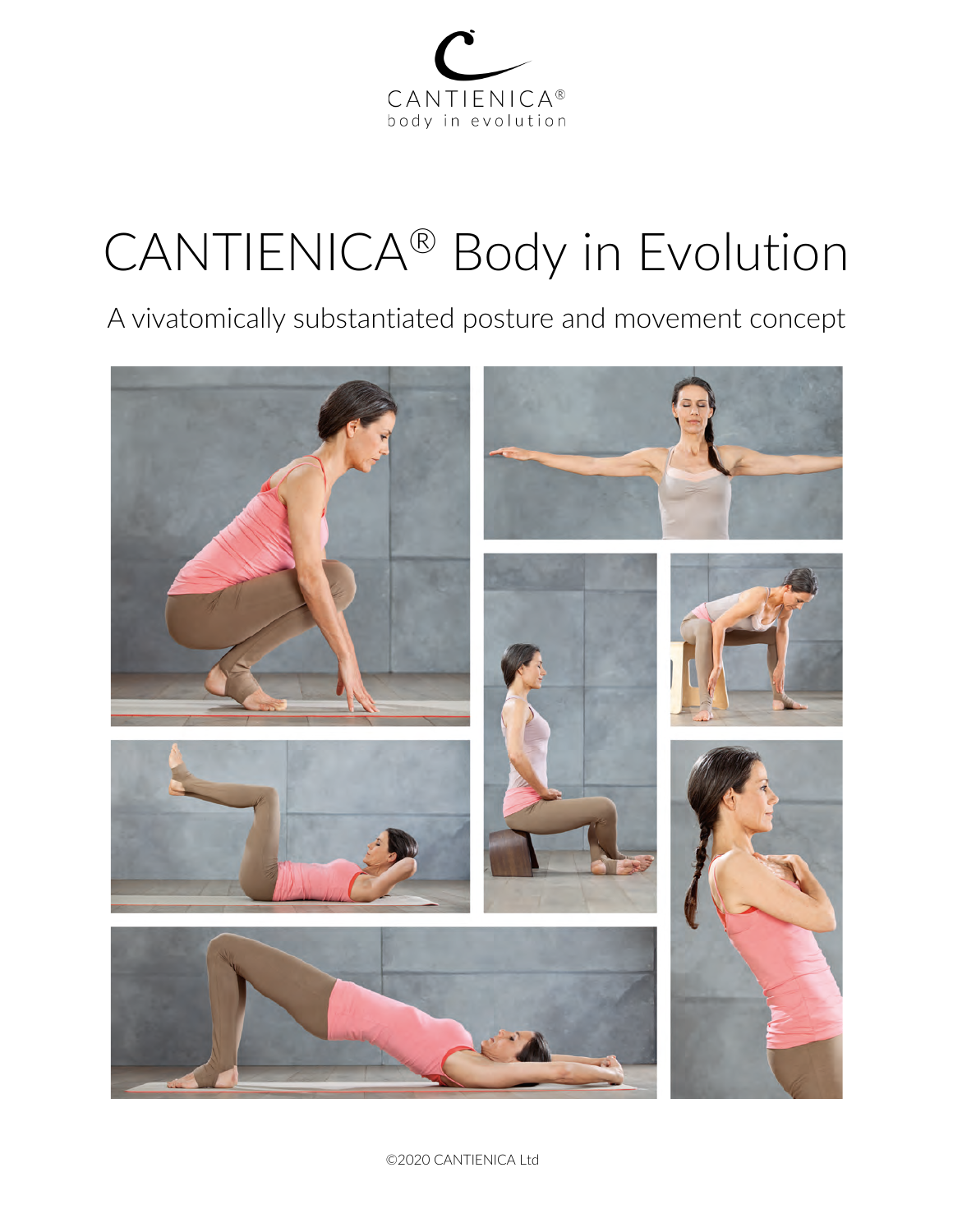## **Contents**

| Dear Reader                             | 3  |
|-----------------------------------------|----|
| <b>Tigerfeeling</b>                     | 6  |
| The Founder                             | 7  |
| The Method                              | 8  |
| <b>Body Toning Workout</b>              | 9  |
| <b>History</b>                          | 12 |
| What About Your Career?                 | 13 |
| Testimonials                            | 16 |
| How to Become a CANTIENICA® Instructor? | 18 |
| Standards                               | 19 |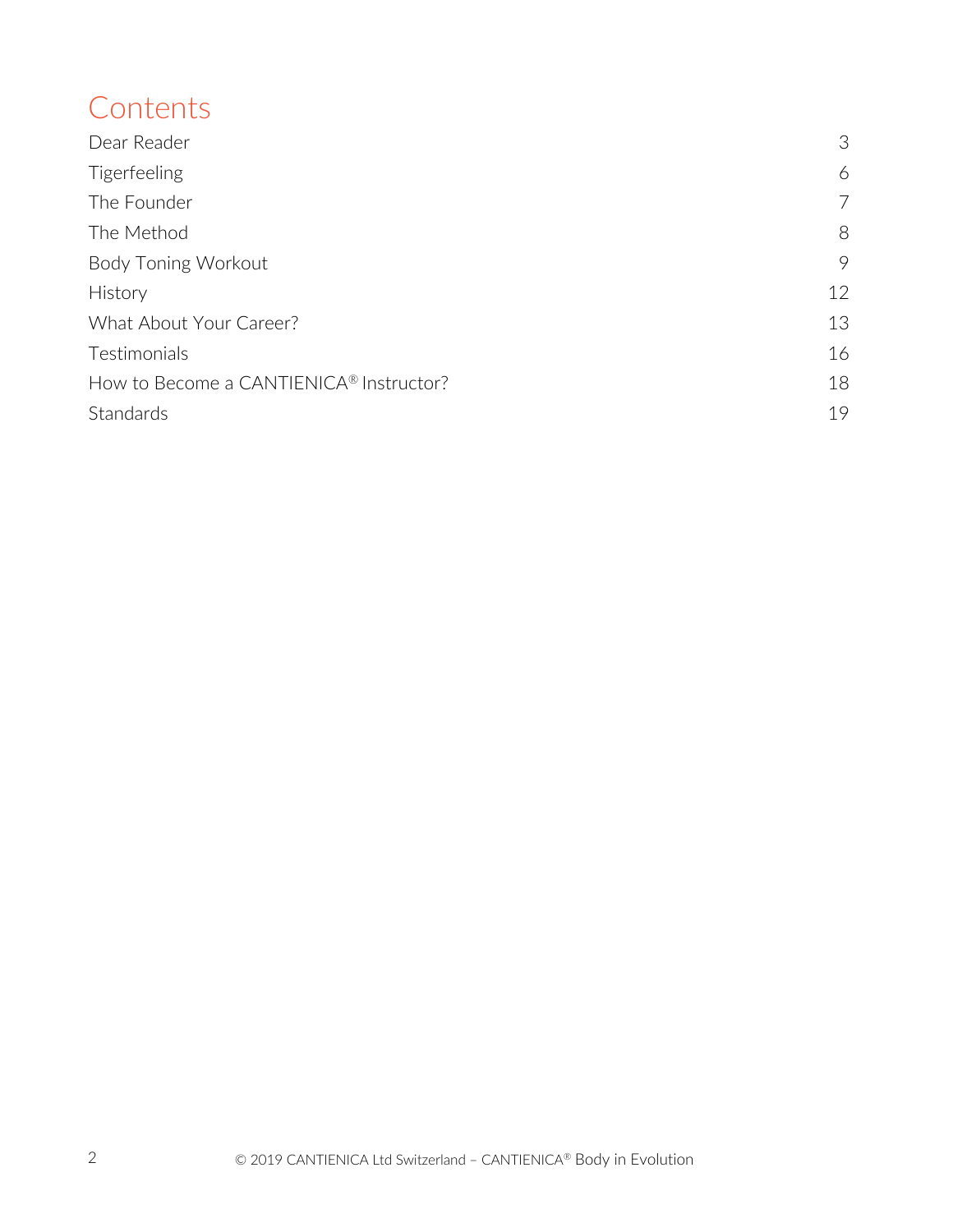## Dear Reader,

## TIGERFEELING – THE PERFECT PELVIC FLOOR TRAINING FOR MEN

 $AND WOMEN$  is the fourth edition of my Tigerfeeling book on the pelvic floor in German, the first in English. I have reviewed it completely to include all my latest – and strictly empirical – insights. This edition and my first Tigerfeeling from 1997 have only three basic concepts in common: Firstly our pelvic floor musculature is crucial for our health, posture, and beauty; secondly the right exercises and workout make it easy to train the pelvic floor muscles sensibly and with lasting results; thirdly the training is fun and helps develop great physical awareness.

I used to believe that anatomy was an exact science. Dissecting and mapping the human body. Exploring it to the tiniest detail. Defining. Analyzing. My first doubts arose in the 1980s, when I worked as a journalist and tried to research an article on why there are different skin colors. I wanted to know the evolutionary reasons for this wide range of phenotypes within one and the same species. I found a lot of racist ideology and nothing of substance. Nothing at all. My article turned out to be about my fruitless search.



Years later, I started thinking about and researching my own body. My interest was born of personal suffering. I was no longer willing to accept that there was nothing I could do about my curved spine, that I should just accept it as my painful fate. I didn't want a future in which my back would become more and more twisted as I got older. At first, I searched outside my body. I tried every method, every technique, and every kind of body therapy. I read articles and books, interviewed physicians and therapists. Somehow, none of that worked for me. Either my body was uniquely different from everyone else's or I was too ignorant to use it properly.

So I turned inside. I journeyed to and through my body. I wanted to feel, to experience, to discover. It was a journey from chronic, ceaseless pain to a world of wellbeing. A journey from body hell to body heaven. The more I let go of theoretical concepts of my physiology and anatomy, the more I just observed, perceived, noticed, experienced, and experimented, the better, lighter, more unencumbered my body felt.

For 45 years, my body had been my enemy. Now I'm 70, and my body is my best friend. I know that I can look forward to discovering many more body treasures in the years still ahead. My journey towards body ease and lightness has not yet ended.

In practice, this means that all my insights about the body are the result of my own observations. I observed first my own body and then the bodies of all the men and women who came to my classes. And the bodies of those who wanted to learn from me and came to my instructor trainings. My work method is unchanged: I believe anything is possible and nothing should be ruled out. I don't assume anything, so my work doesn't have to fit a specific mould. Whenever I discover something new, either in myself or through the work with others, I want to verify this discovery. It is only after the initial discovery that I start searching for anatomical explanations or potential relationships and connections.

So far, this approach is working beautifully. As soon as I know what I'm searching for, I go ahead and find proof for my concept. One example, taken from my exploration of the pelvic floor, is the insight that pelvic floor training only makes sense if you address the innermost, largest pelvic floor layer.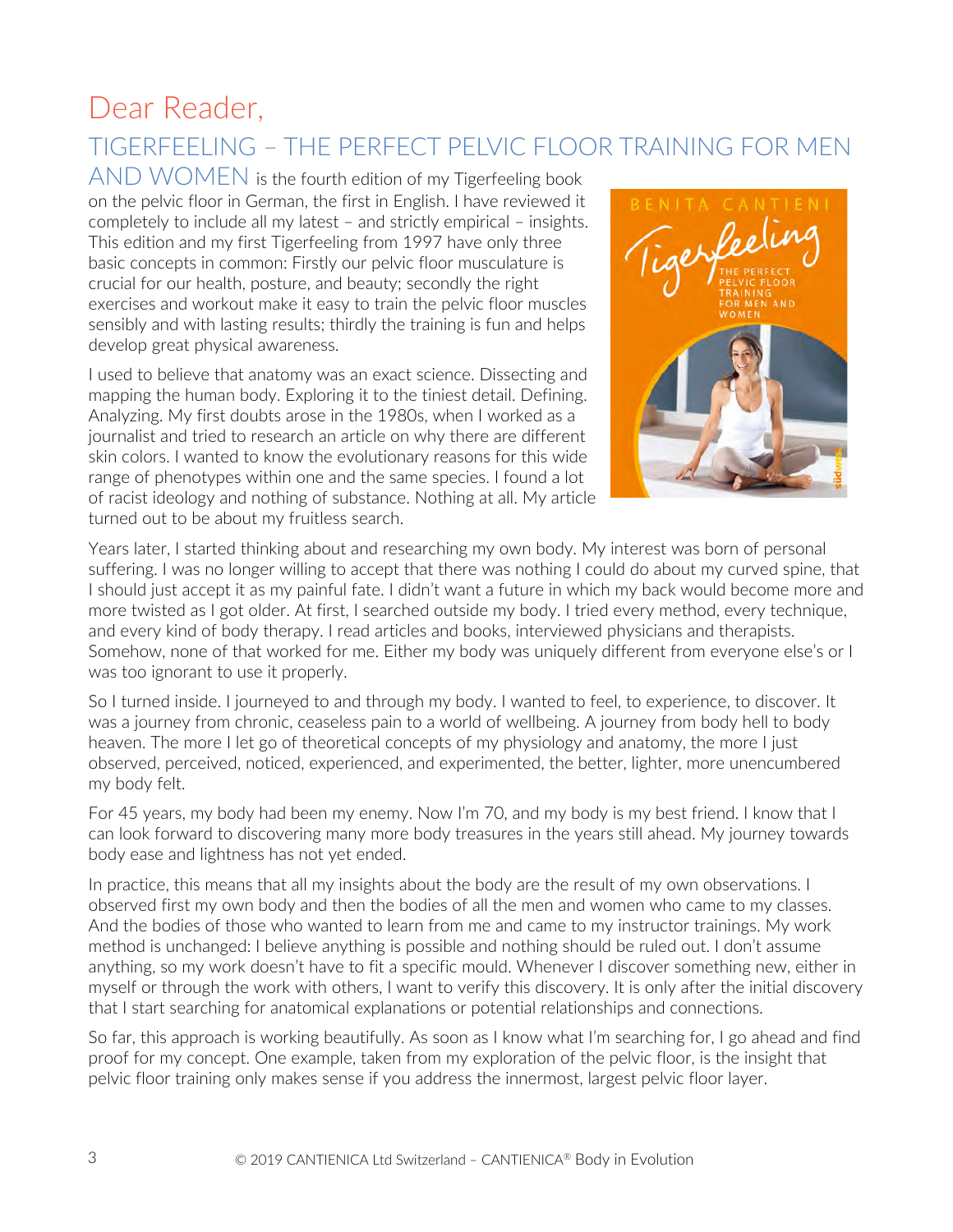Overtraining the outermost layer will only damage the sphincter and erectile muscles. Once I realized this, I found anatomical illustrations that perfectly harmonized with my concept – even though they came from very different contexts.

Another example: over the years, I developed the concept of two pelvises, a right one and a left one. These two pelvis halves move independently, yet in resonance with one another. With every step I take, the respective pelvis half acts as a conductor and coordinator for my bones. Now I understood why these pelvis halves are each equipped symmetrically and independently with a vertical and diagonal ligament system.

And a third example: the discovery that the adult spine doesn't have to act as a shock absorber if it is kept straight and upright by the autochthonous musculature – the same natural way that healthy children's spines are supported. Taking such a radically autodidactic and pioneering road has its dangers. When you leave the well-trodden paths to discover new and unknown territory you may get lost. I am and always have been well aware of this fact, especially since I do not have any formal training in anatomy, medicine, or physiotherapy. At the onset, this was the cause for great inner conflict – could I really dare speak my mind in a field where I had no formal credentials? But as time went by, I realized that it was precisely this lack of preconceptions that allowed me to think and observe freely. Having no idea of the concept of agonists and antagonists in muscle physiology, I could look at and deal with musculature in a new way. Not knowing that hip dysplasia is considered incurable, I can just assume that our bones are able to alter their shapes as long as we are alive.

I used to be terrified of making mistakes. Over the years, I made many small mistakes because I wrongly interpreted what I observed or simplified my findings too radically. Let me illustrate that with yet another example: 15 years ago, I wanted to offer you, dear reader, an explanation of how your pelvic musculature might have turned into a blind spot early in your adult life. I ventured the hypothesis that the functionality of the pelvic floor is tied to our learning the diagonal movement of our contralateral gait. This meant that infants could not get potty-trained before they were able to at least crawl. The functions of the pelvic floor would then be an acquired ability, not something available from birth. This hypothesis seemed to make sense and remained unchallenged for 13 years. Today I know that more and more parents learn to recognize the signs when their babies need "to go" from very close observation, starting right after birth. From the very beginning, then, the baby can learn to consciously restrain urination and bowel movements. Using their pelvic floor musculature is therefore part of our "starter kit" – it is available immediately, just like grasping and pushing. Great!

Every mistake I made was also a progress – for me, my students, and my clients. Nowadays I am happy about any mistake that forces physicians and anatomists to prove me wrong and convince me. This always leads to something new, either a more precise concept or a ground-breaking discovery. The clash of concept and counter-concept often results in a new, third option that surpasses even my wildest dreams to date. The testimonials written by people who practice my method bear witness to this.

The interesting thing is that errors online occur on the level of theoretic interpretation, that is, when I try to match my approach of a "living and lively anatomy" with old and accepted anatomical concepts. There have never been mistakes on the level of practiced CANTIENICA<sup>®</sup>. In practice, my method is astonishingly simple and breathtakingly logical: first, you bring your bones into optimal alignment. This alignment will bring 100% of your musculature into an ideal basic stretch, which is the best starting point for good movement. If performed correctly, all the exercises are absolutely safe, even if I'm not always entirely sure in my explanation why they work. The morphology I'm interested in hasn't been widely studied as most dissections and anatomical illustrations are performed on older persons with the typical deformities and damages to the skeletal system.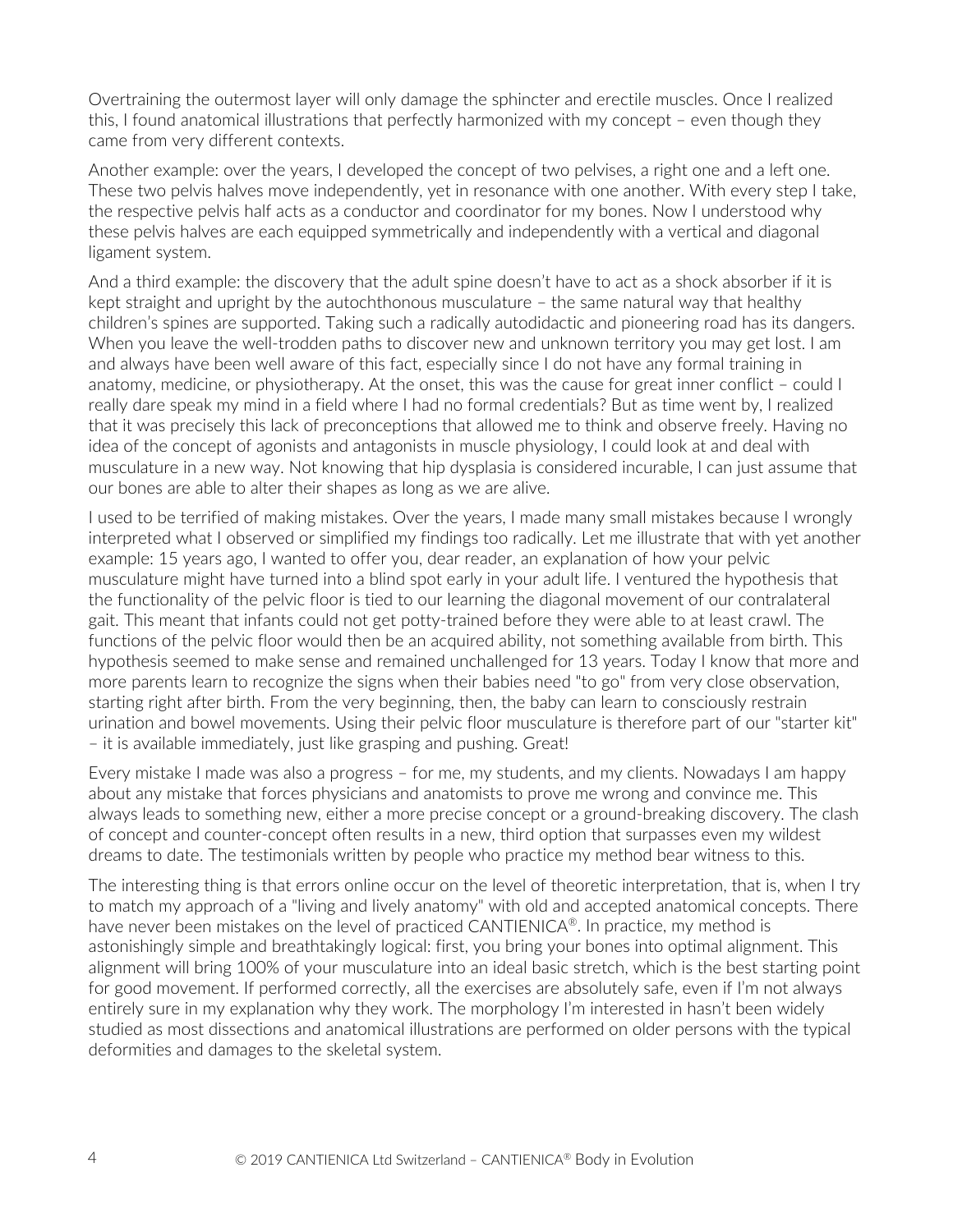For "conventional medicine" – please allow me this generalization just this once – "normal" is defined by common occurrence, and in elderly persons (and their skeletons) this means ailment, deformity, and illness. Solveig Hoffmann is a doctor practicing in a health center in Tenerife who works intensely with the CANTIENICA® Method and has become my "go-to doctor" over the past few years. She points out errors in interpretation, explains medical and physiological concepts in a way that I understand, and she never dampens my joy in questioning seemingly proven and irrefutable facts. She is the one who inspired me to rethink the term "sphincter muscles" in this book and to not just call them "sphincter muscles" because that's what everyone else calls them. Instead, we now differentiate between sphincter muscles and erectile muscles. And all of a sudden it becomes much clearer and more logical which parts of the female and male anatomies we're referring to.

This said, please accept all my errors as gifts.

Yours sincerely, Benita Cantieni

 $\mu.$   $\mu$   $\gamma$  e



CANTIENICA® Training in full swing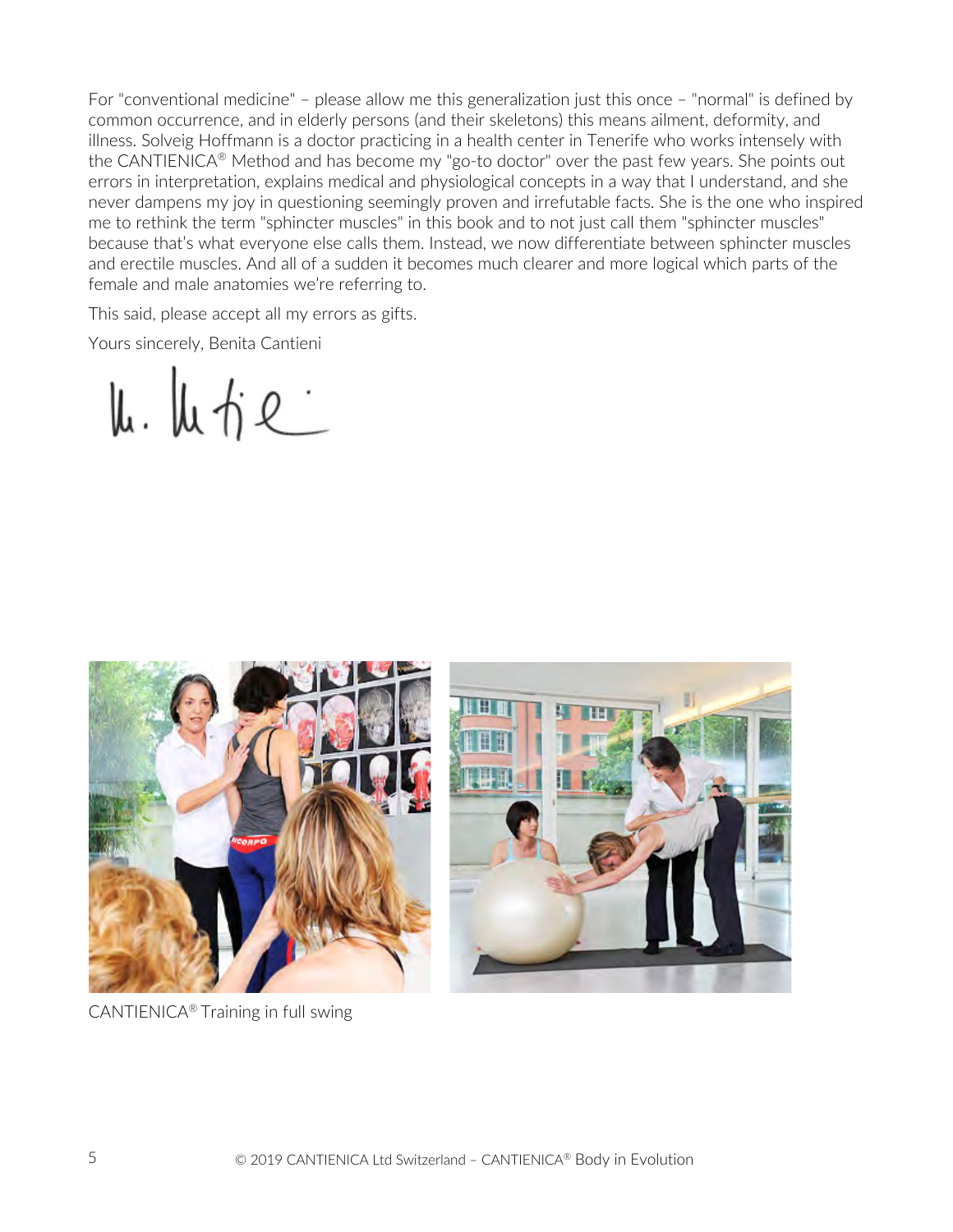## **Tigerfeeling** THE PERFECT PELVIC FLOOR TRAINING FOR WOMEN AND MEN

"Tigerfeeling – The Perfect Pelvic Floor Training for Men and Women" awakens the power that comes from your centre. The exercises are gentle and safe. They're also fun to do and easy to fit into your daily routine, and the success is immediate: after just one session, you will experience a noticeable – and visible – effect. After only three weeks, you will see measurable changes. Discover and awaken the power of your pelvic floor – for more elasticity, suppleness, vitality and sexual enjoyment! Say goodbye to a weak bladder, incontinence, orgasm problems, back complaints etc. Tigerfeeling gives men and women natural power and grace to last a lifetime.



Published: Aug 07, 2013 Publisher: Südwest Verlag Seller: Random House DE Print Length: 176 Pages Language: English

E-Book, E-Pub \$ 16.99

### TESTIMONIAL ON THE E-BOOK

### Deirdre Summerbell, Yoga Teacher and Author, New York and Kigali

"In a world of wishful thinking and faddish practices, Benita Cantieni's Tigerfeeling is a godsend. It strips away illusions fostered by the fitness industry to reveal that much of what we have been told (and sold) is a red herring. Take the 'core,' the holy grail of 21st century gym bunnies and marketers everywhere.

What if there was one book that could show you instantly that there is no such thing - at least not in the punishing and boring way you've been taught to believe? Meet Tigerfeeling! In clear language and with exercises that will have your body singing, YES!, Tigerfeeling opens a door onto a different world and a very different body.

It's the agile, upright body that everything from Pilates to gyms promise, but rarely, if ever, deliver. It's a body free from injuries and brutal exercise regimes to make the business of living effortless and easy the way it was when we were children.

This is the genius and the paradigm shift that is Tigerfeeling and I highly recommend it."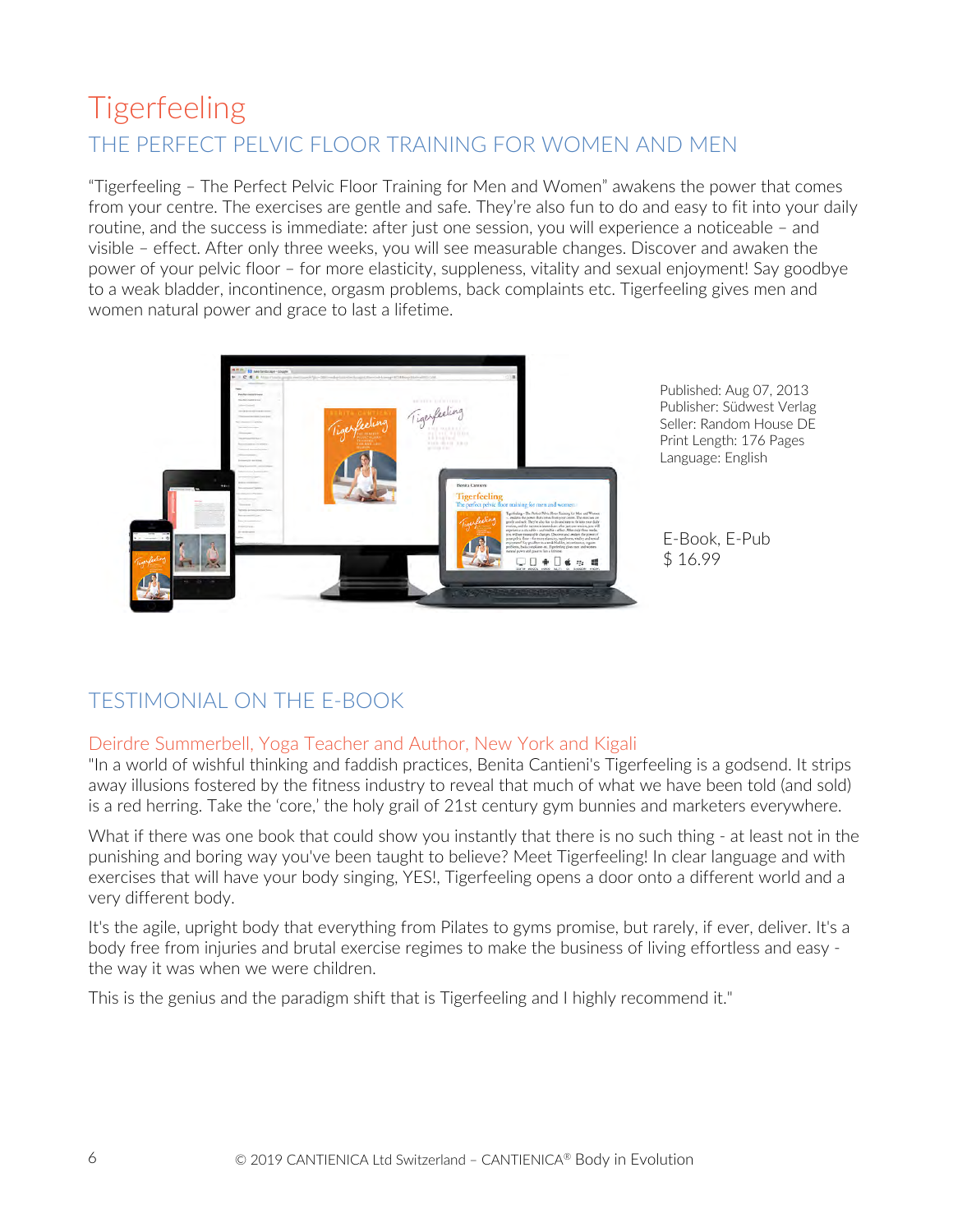## The Founder BENITA CANTIENI



Benita Cantieni, born in 1950, is the founder of CANTIENICA® Body in Evolution. Being diagnosed with a severe scoliosis, Scheuermann's disease, arthrosis in her hip joint and a fracture of her sacrum. She was excluded from sports and, in addition, lived on painkillers. Forced by her own handicaps, she started to study anatomy in order to fully understand her physical weaknesses. Today, her previously scoliotic spine is perfectly straight, she is free of pain, her body loves to move and exercise. The new posture made her grow by two inches and her formerly tortured body changed its shape tremendously. Cantieni began to teach her findings to interested men and women and finally developed her anatomy-based CANTIENICA® Body in Evolution. The exercise program is constantly being updated as new findings arise. A former

journalist and author, Benita Cantieni published her own story as a book that became a bestseller in Germany, Switzerland and Austria. To this day she published 28 books, several DVD and Audio-CD in German. Many of this publications are licensed in other languages. "Tigerfeeling – The Perfect Pelvic Floor Training for Men & Women" is available as ebook.

## Curriculum Vitae BENITA CANTIENI, BORN IN 1950 IN SWITZERLAND

| 2014         | 1 <sup>st</sup> certification course CANTIENICA <sup>®</sup> Method Level 1 in Berkeley, California                                                                                                  |
|--------------|------------------------------------------------------------------------------------------------------------------------------------------------------------------------------------------------------|
| 1998 to date | More than 220 CANTIENICA <sup>®</sup> Certification Courses with about 2,000 trainees                                                                                                                |
| 1993 to date | Founder and developer of CANTIENICA® Method for Bodyform & Posture (part time<br>until 2005; fulltime since 2005)                                                                                    |
| 1998 to date | Co-owner and chairwoman of CANTIENICA Ltd; author of 28 books (in German, (some<br>of them also available in English and other languages); producer of various DVDs and<br>CDs (available in German) |
| 1995         | International Senior Master Teacher for Callanetics                                                                                                                                                  |
|              | 1998 to 2005 Editor-in-chief Shape Magazine Germany, Munich (part time)                                                                                                                              |
|              | 1994 to 1997 CEO Callanetics AG Zurich                                                                                                                                                               |
| 1996         | NewCallanetics - The Book, authorized by Callan Pinckney                                                                                                                                             |
|              | 1990 to 1998 Freelance Journalist for Sonntags-Blick Switzerland                                                                                                                                     |
|              | 1988 to 1990 Editor-in-chief Vogue Germany, Munich                                                                                                                                                   |
|              | 1984 to 1988 Editor-in-chief Annabelle, Zurich                                                                                                                                                       |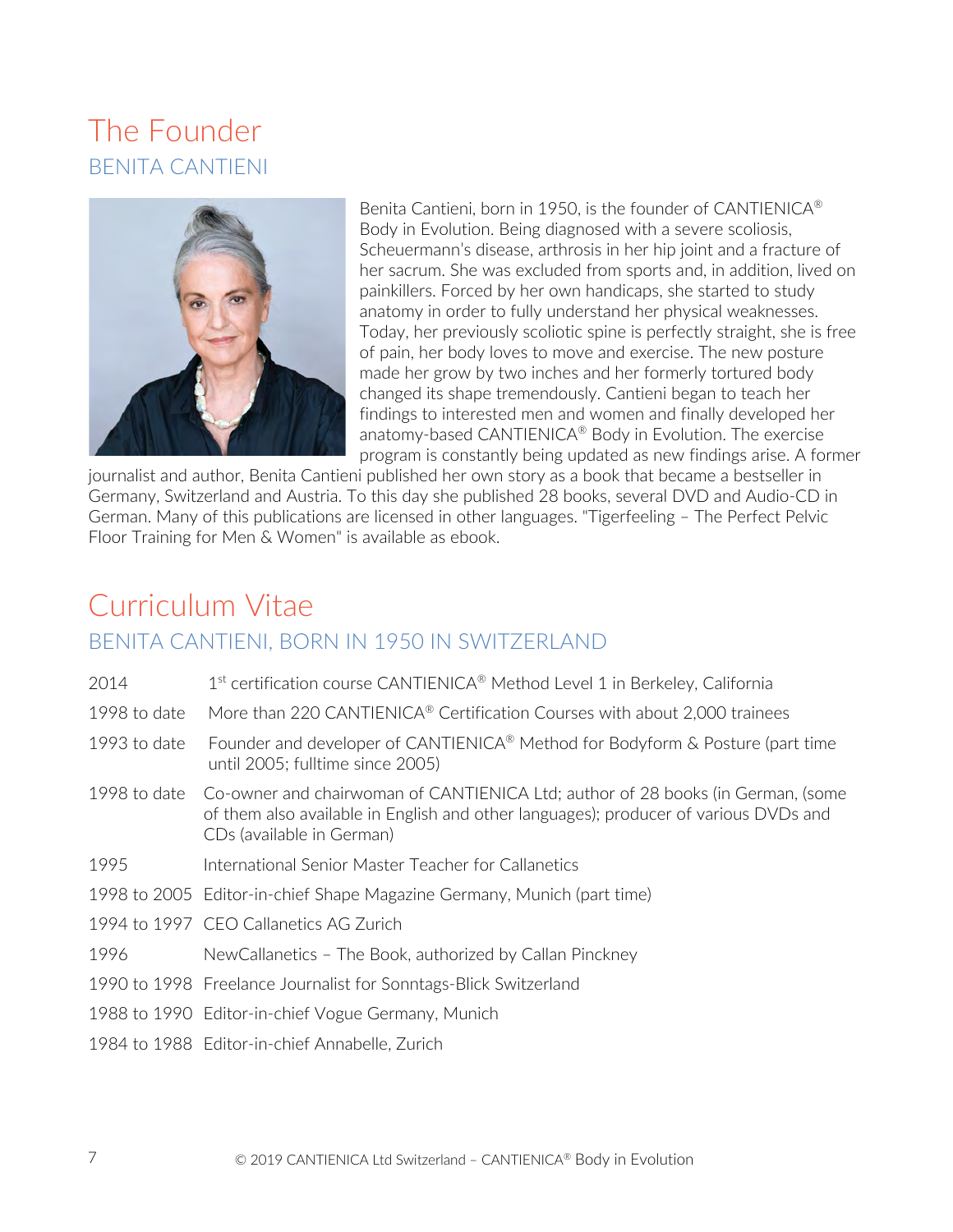## The Method CANTIENICA® BODY IN EVOLUTION

### Good Posture is feasible

CANTIENICA® Body in Evolution is an anatomically substantiated posture and movement concept. "Logical anatomy, anatomical logic" – that's how Benita Cantieni describes her method. Why? Because all bones are stretched and aligned according to the original blueprint of the human body, in a way that all of its muscles, chords, ligaments, and fascias obtain their basic tonus and a vivid tension. In a correct posture of the skeleton, strength, flexibility and stamina are trained from inside the body, i.e. its deepest muscle layers. The CANTIENICA® Method also brings about beauty benefits: The muscles forming the inner pelvic floor (levator ani) activate the muscles in the back, the abdomen, the buttocks and the legs and therefore improve shape and posture extremely fast and effectively. Practicing the CANTIENICA<sup>®</sup> Method gives you a good and healthy constitution, fostering self-esteem and radiance – independently of your age, size or weight.

### Anatomically precise

The foundation of a fully erect and healthy spine is the pelvis. CANTIENICA® Body in Evolution aligns, straightens, and mobilises your pelvis perfectly. It improves the grip of the muscles on the pelvis and the pelvic floor, or more precisely, its inner layer, the levator ani. This group of muscles sits like a trampoline attached between the hip joints, the tailbone and the pubic bone. Consider the human body as a multistorey building: a well-trained pelvic floor is the most important floor in it. The spine is erected upon this floor with the help of the so-called autochthonous musculature, approximately 200 small muscles, which hold and protect its vertebrae by sheathing them and connecting them to all other muscles around.

Every single CANTIENICA<sup>®</sup> Exercise trains your whole body from toe to top. Perfect posture and physical harmony are achieved through three-dimensional movements. Whether you are training for a more powerful back, relaxed shoulders, well-shaped arms or a flat belly, all exercises truly respect the physiology and anatomy of your body. This anatomical precision is the reason why CANTIENICA® Body in Evolution is being taught by an increasing number of therapists and other fitness and health professionals.



### Photos Cover: Foster & Martin, Munich ©CANTIENICA Ltd/Randomhouse Pages 5, 7, 8: Sabine Wunderlin, Zurich Pages 8, 9, 10, 11: Beat Brechbühl, Lucerne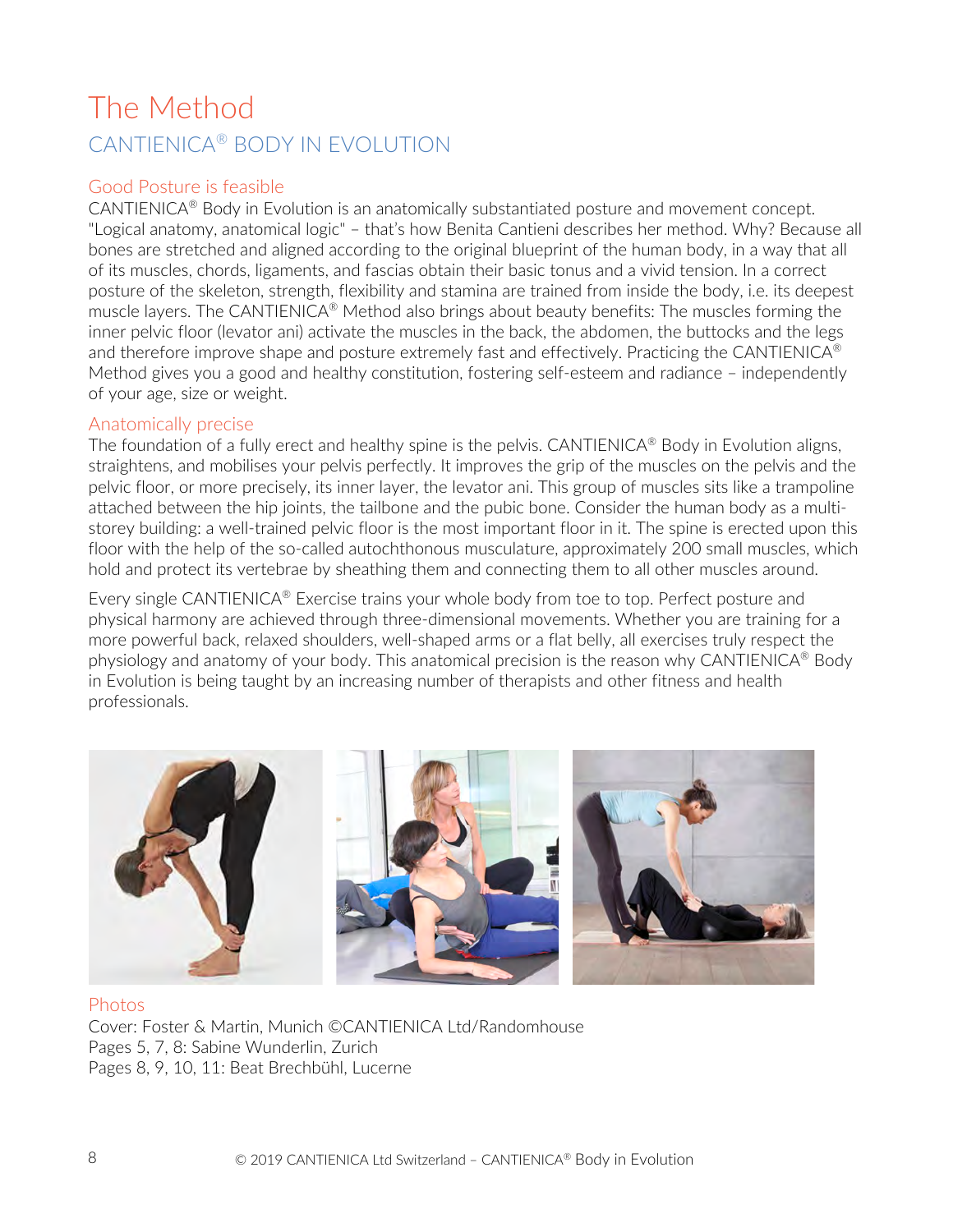## Body Toning Workout CANTIENICA® POWER PROGRAMME

Longing for a truly upright gait with sleek movements? And for well-toned muscles and beautiful shapes?

Here's how: by absolving this body toning workout, you'll gain more power, litheness, grace and beauty. Yet that's not all. Its 10 exercises will stretch, shape and sleeken your body as you practise. Have fun!



### 1 Majestic grandeur

Stand upright, placing your feet in a very slight V position. Face your pubic bone and tailbone downward and the crown of your head upward. Lift your arms and keep them stretched up beside your ears. Fold your hands, palms facing up while relaxing your shoulders. Rotate your upper arms' muscles outward and backwards. Draw the crown of your head to your hands while gently nudging your heels into the floor. Imagine breathing in at your left heel and out at your right shoulder and, vice versa, breathing from your right heel to your left shoulder. Repeat 5 times.

### 2 Sleek and slender

Directly from position 1: unfold your hands and grasp the left wrist with your right hand. Let the sitting bones peep to your heels. With your right hand, pull your left arm gently to the right and let the crown of your head follow effortlessly. Note that the stretch happens from your thoracic spine. Bring your left shoulder softly down while rotating your upper arm muscles outward. Be sure to keep both sides of your waist stretched and long! Back to upright position. Now change hands and repeat on the left side. 3 times on each side.



### 3 Goodbye, arm wobbles!

Stand upright and draw the itting bones together in order to activate your levator ani. Lift your arms on shoulder level and bend them stretching your elbows sideways, your fingers pointing upward. Relax your shoulders outward and downwards. Rotate the forearms bringing your little fingers towards your thumbs, so that your arms feel a wee bit twisted. Now intensify this rotation: twist your little fingers a tiny bit more towards your thumb, let go, twist again, let go ... 30 times. Level 2: widen and narrow the angle between your upper and forearm while pulsating.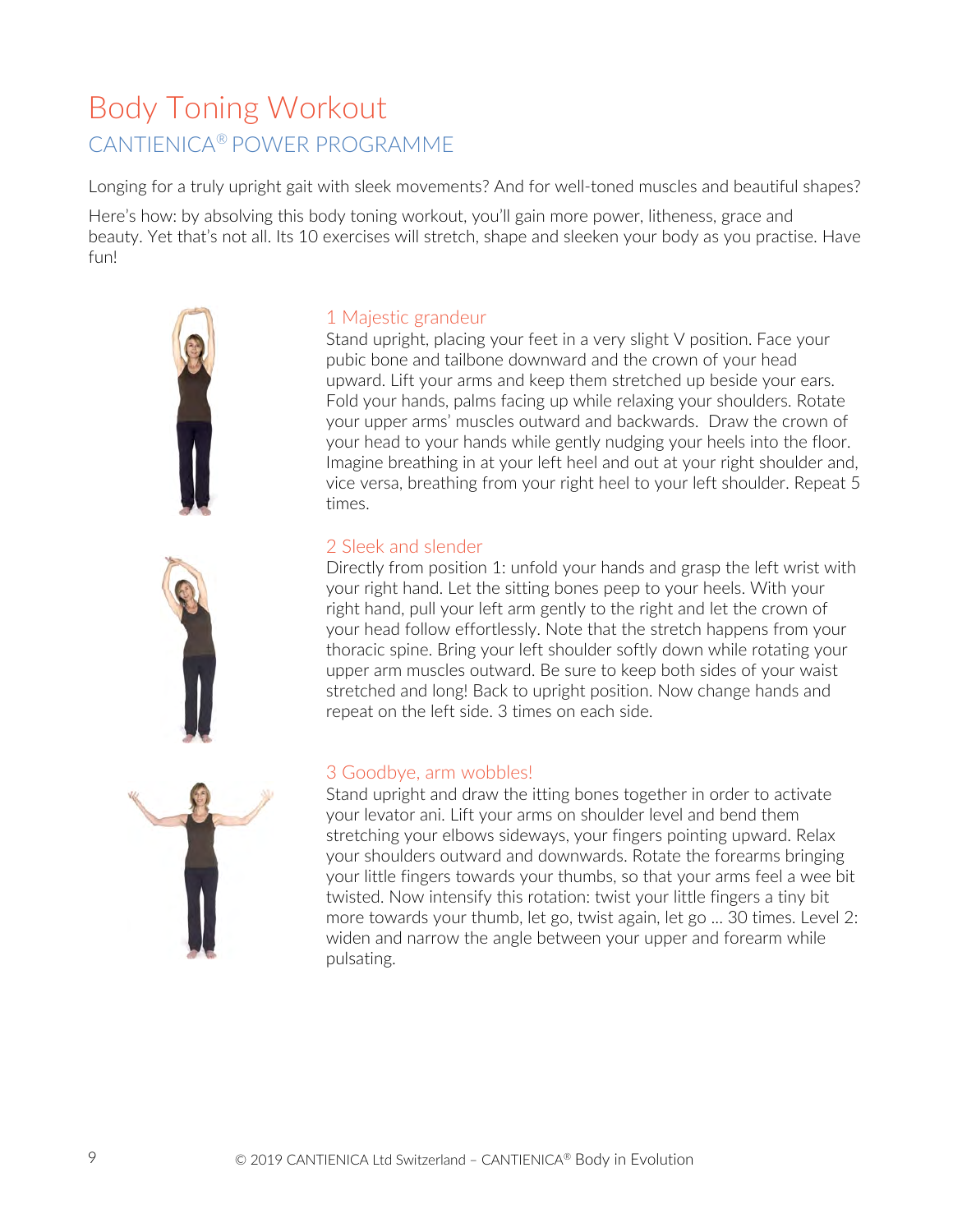





#### 4 Shapely thighs and calves

Stand upright and cross your arms on shoulder level. Take one step forward with your left foot. Let your torso sink down until your knee is bent at a 90-degree angle above your heel. Let your pubic bone and tailbone sink towards the floor while drawing the crown of your head upwards. Imagine your right kneecap lengthening towards the floor. Breathe in, pull your sitting bones together and use this power to lift your torso one or two inches. Breathe out, relax sitting bones and let your torso sink down again. 30 times. Change sides.

### 5 Feline litheness

Come into a squat bringing your feet into a slight V position. Now wander your hands forward as far as possible; while doing so your heels stay nudged to the ground. Stretch your sitting bones, pubic bone and tailbone towards the ceiling and release and relax all vertebrae in the direction of your crown. Draw out your upper arm muscles and bring your shoulder blades in the direction of your pelvis. Extend your belly button to your thoracic spine and pubic bone. Let your left sitting bone peep up over to the right, and your right one peep up over to the left. 10 times on each side. Change into next position.

### 6 For a better butt

Come onto all fours, placing your knees exactly beneath your hip joints and your hands exactly beneath your shoulders. Stretch your pubic bone and tailbone backwards while pulling the crown of your head in the opposite direction. Extend your belly button to your sternum. Place your left forearm on the mat, elbow beneath your shoulder. Place your right arm on your back and twist your thoracic spine to the right. Slide your stretched left leg backwards; the tip of your foot is touching the floor. Activate your levator ani to lift your foot one or two inches and do 30 small pulses: pull your sitting bones together, relax them, pull, relax ...



### 7 Toned upper thighs

Lie down on your right side with your forearm on the mat, elbow exactly beneath your shoulder. Bend your right knee with your upper thigh at a 90-degree angle from your body; lift the heel a tiny bit off the mat, the toes stay on the floor. Stretch your left leg along your body. Pull your heel long until you feel your groin lengthening and opening. Your left heel touches the ground; toes are lifted off a tiny bit. Draw out your spine. Lift your left heel an inch and pulsate with your levator ani while bending and stretching your leg slightly. Wander your stretched leg in front of your torso and, while doing so, keep your sitting bones pulled backwards. Wander your leg back into its original position. Change sides.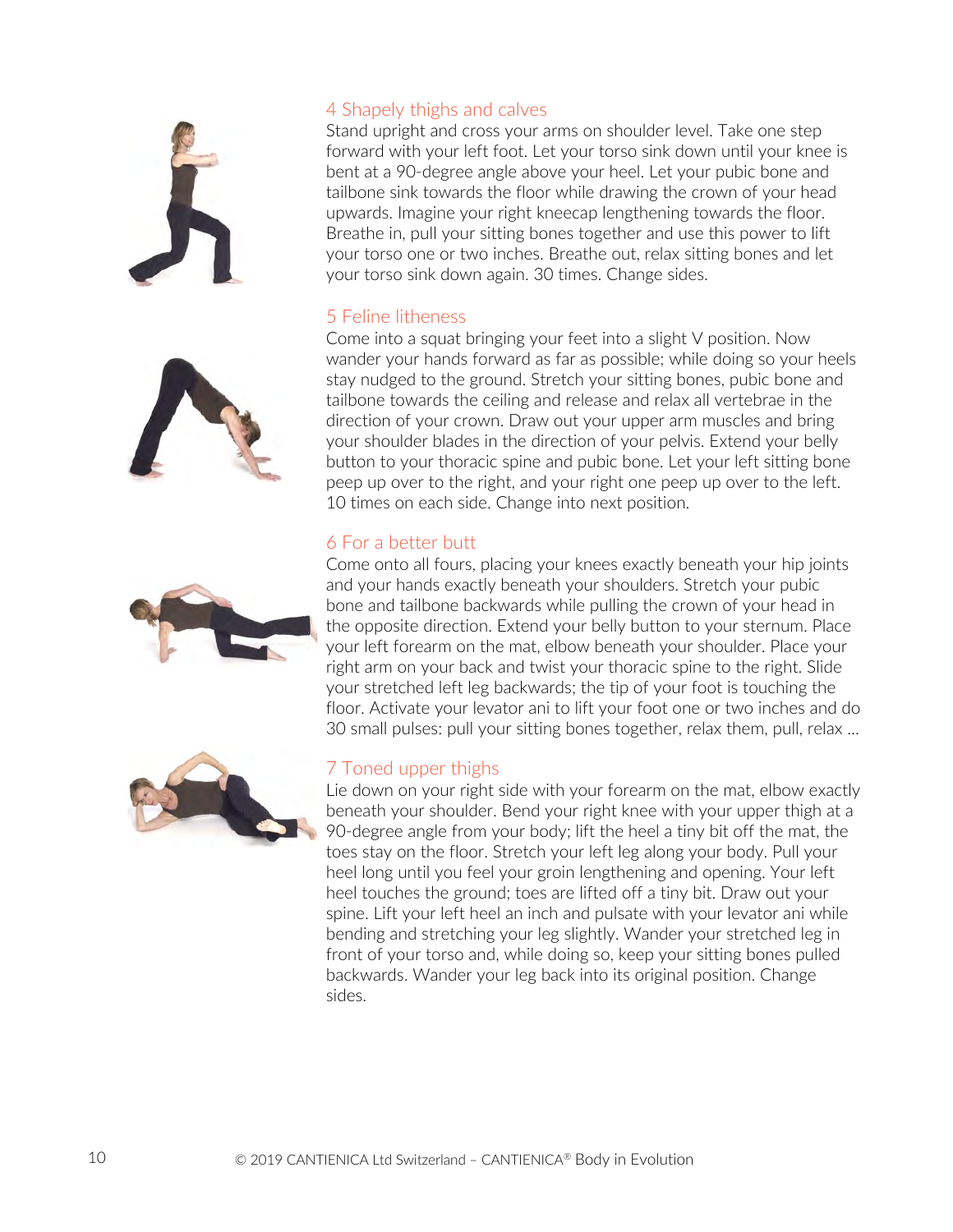

### 8 Flat abs

Lie on your back with your legs stretched. Pull your pubic bone and tailbone to your heels and the crown of your head in the opposite direction. Stretch your arms sideways and imagine pulling them apart. Bring your knees to your chest and stretch both legs, the soles of your feet pointing to the ceiling. Stretch your heels upward, while your sitting bones keep peeping down to the mat. Extend your belly button to your sternum. Let your left leg sink slowly downwards and lift it again, then your right leg. Your pelvis remains completely calm throughout and stays on the mat. Each leg 15 times. Please note: only bring your leg down to a degree that allows you to keep your pelvis calm and relaxed on the mat.

### 9 Belly straddle

Lie on your back with your legs stretched. Lift one knee to your chest, then the other one, and stretch both legs to the ceiling, sitting bones pulled downward. Bring up your head from the crown. Relax your sternum and your ribs. Separate your legs into a wide straddle while letting go your sitting bones downwards. Rotate your feet slightly outward pulling your heels long. Fold your hands and stretch your arms, while widening and relaxing your shoulders. Pulsate your crown just one inch in direction of your levator ani. 30 times. Close your legs while you keep on pulsating.

### 10 Stretching galore!

Lie on your back with your legs stretched. Your knees are bent and your feet flat hip-wide on the mat in a V position. Pull your pubic bone, tailbone and sitting bones to your heels and the crown of your head in the opposite direction. Place your hands on your ribs, elbows pointing sideways, and rotate the muscles of your upper arms outward. Breathe in at your perineum; guide your breath through your body upwards and, while doing so, imagine pulling all muscles in towards your bones, just like a corset. Breathe out at the crown of your head. Let your body be lengthened and stretched while breathing in and stretched even further while breathing out. 10 times.

© 2014 Benita Cantieni/CANTIENICA Ltd Switzerland Photos: Ueli Hubeli, Zurich

More CANTIENICA® Exercises on www.cantienica-method.com



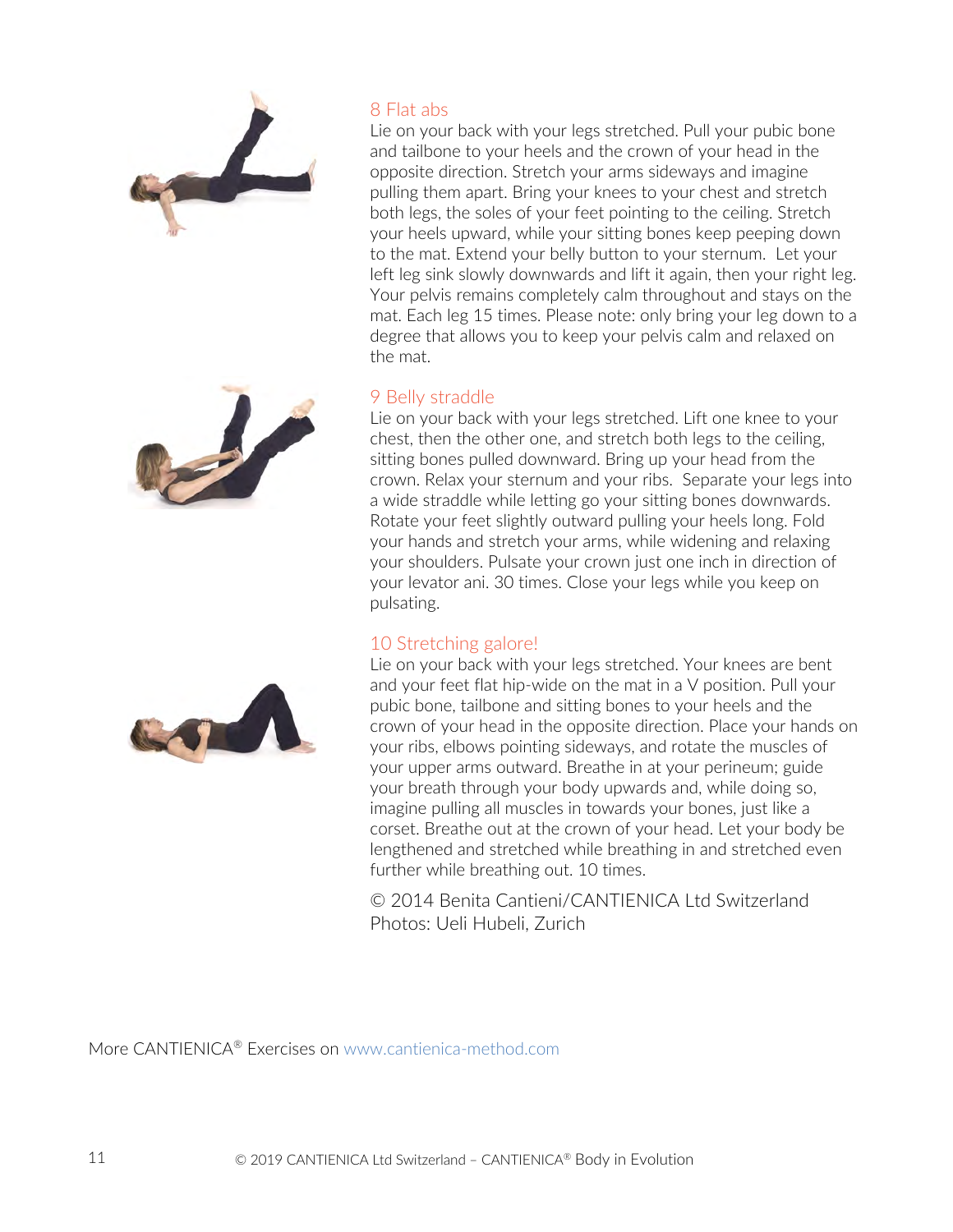## History HOW THE CANTIENICA® METHOD WAS DEVELOPED

Since her early childhood Benita Cantieni had suffered from scoliosis and Scheuermann's desease, both of which stayed untreated. By the age of 27, several of her joints were affected by severe arthrosis: the hip, the iliosacral joints, and even the jaw. A replacement of the hip joint finally seemed inevitable. But Benita felt she was too young to get "spare parts" into her body and decided to get cured through physical therapy.

She tried every method she could get hold of – Feldenkrais, Rolfing, Structural Integration, Alexander Technique, Physiotherapy, Yoga, etc. "With a good therapist, each of these methods helped a bit to soothe the pains I suffered from," says Benita, "but nothing really changed my body." In 1991, she read a book about Callanetics, a then popular workout system. "At the beginning the exercises felt really good. The precise positions and tiny movements seemed to help," she recalls. Together with a partner she bought a master franchise for Callanetics in Switzerland and went to Denver, CO for training. "Whether teaching whole groups or single persons, I realized that the method lacked something: it wasn't anatomically founded. There was no underlying structure that could be safely applied to everybody." So she went on searching. In 1993, she met Christian Larsen, M.D. and co-founder of Spiraldynamik International, an anatomy-based system to analyze and improve posture and movement. Larsen introduced her to the three-layered system of the pelvic floor, the core muscles for aligning the bones.

Since then Cantieni has been investigating how to correctly and precisely align the bones of the human body in a way that the deepest muscle layers can hold them in their (re-)acquired good position and structure. What's more, Cantieni developed an ingenious method to teach people, irrespective of their age and fitness level, this kind of radically new physical education. "Knowing the instruction manual for your body is the most important anti-aging tool," says Cantieni who, at the age of 65, has a perfectly straight spine and completely recovered joints. "I feel younger now than I did back in my twenties, I'm stronger today and much more flexible and, as a great side effect, my body feels and looks better than ever."

The core of the CANTIENICA® muscle work is the interconnected muscles at the base of the pelvis, arranged in three highly potent layers supporting the torso, taking all weight off the leg joints. From this pelvic powerhouse the spine extends to its full length, vertebrae perfectly aligned, letting the ribcage, shoulders, and head find and keep their anatomically correct positions. All training follows one rule: deepest muscles first, outer muscles last. In CANTIENICA® Exercises all movements happen threedimensionally, which avoids injuries and guarantees ultimate strength – coming from slim, well-stretched muscles, not from bulky ones.

Apart from the many readers and viewers of her books, DVDs and CDs, Cantieni's work keeps attracting more and more therapists, orthopedists, chiropractors, fitness instructors, midwives, etc. Since 1998, approximately 2,000 trainees attended the CANTIENICA® Trainings in Switzerland, Germany, Austria and were certified to teach the method themselves. The training brings fast results: "You'll feel better after the first try," says Cantieni, "after the third hour you'll look better, and after ten hours your body will have transformed into a power engine."

The training can be adjusted to fulfill different needs: toning and shaping, strength and flexibility, curing posture (scoliosis, lordosis, kyphosis, herniated discs, etc.), curing incontinency, sunk organs, enlargement of the prostate, anatomically incorrect gait.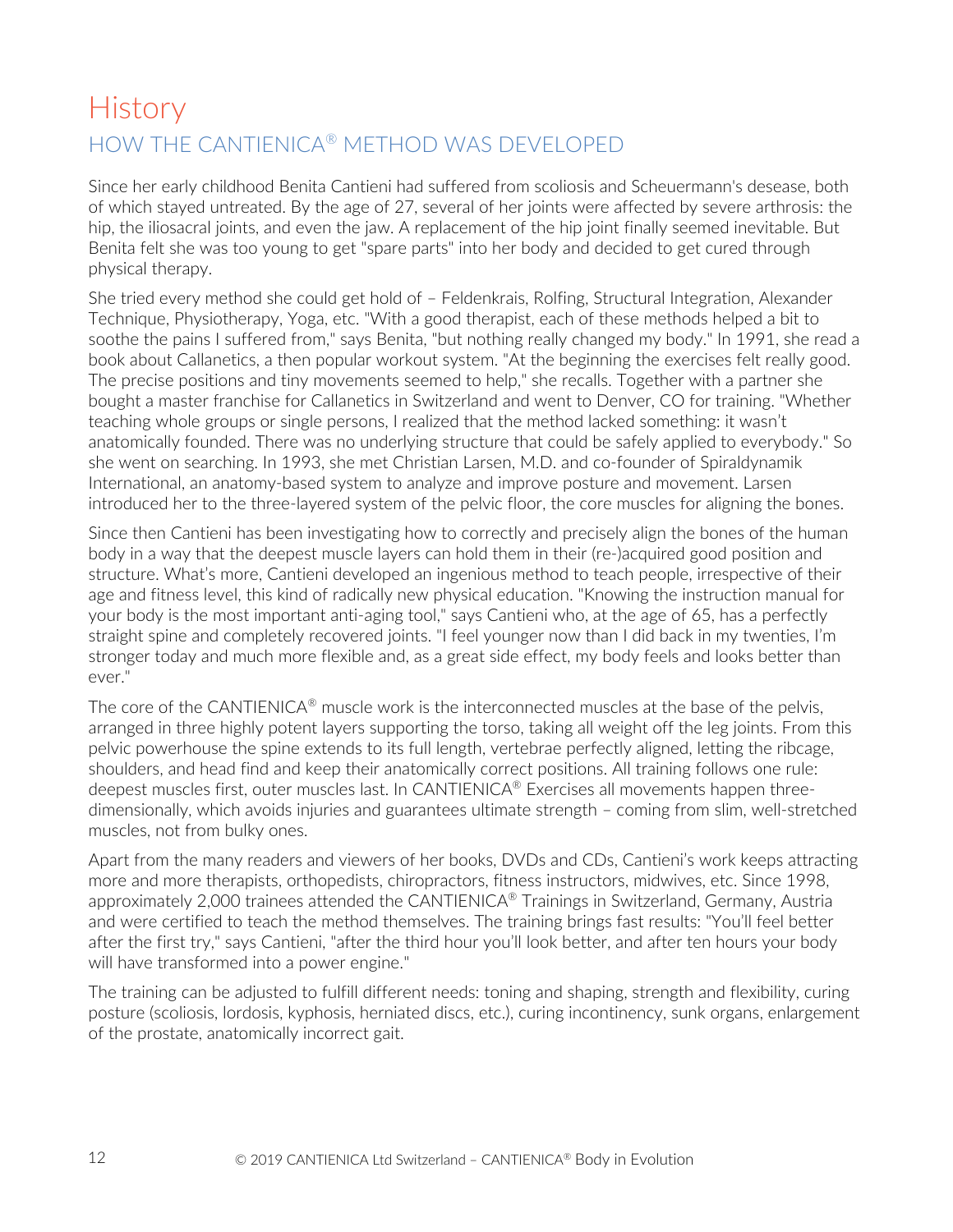## CANTIENICA® Body in Evolution

### THE CERTIFIED TRAINING

Training to become a CANTIENICA® Trainer is an excellent way of becoming self-employed. The CANTIENICA<sup>®</sup> Method offers many freelancers a niche allowing them to hold their own in the highly competitive health market. Physiotherapists, midwives, singers, actors and doctors come to us for further training. For professionals from a large number of fields, the CANTIENICA<sup>®</sup> Method is an effective addition to their work.

Basic therapeutic or anatomical knowledge is not necessarily required for undergoing basic training to become a CANTIENICA® Instructor. We extend a hearty welcome to those switching from other professions. The principal requirements are impartiality and empathy as well as physical experience of your own with CANTIENICA<sup>®</sup> Body in Evolution. Your personal experience with CANTIENICA<sup>®</sup> Training usually leads to the decision to complete a training course, and the course concept is based on this selfexperience.

The training has been coupled with a license since 1 June 2019. The license programme guarantees the sustainability of the training. This legal form gives you the guarantee that the time and money you put in is a good investment in the long run.

The license programme allows CANTIENICA Ltd to ensure the quality, and with it the future and the protection, of the CANTIENICA<sup>®</sup> Body in Evolution brand and the training institution. Clear contracts govern the rights and obligations of the partners involved.

## Certified CANTIENICA® Training, Level 1 Bronze PELVIC FLOOR TRAINING. POWER TRAINING. COACHING.

The basic training is open to therapists as well as persons switching from other professions. The diploma training starts with 3 months of self-study. The basics are developed with the help of two comprehensive manuals which include an intensive confrontation with your own body. The exercises must be internalised theoretically, physically, cognitively and emotionally.

Training is coupled to a license.

### Who is the training suitable for?

The diploma training CANTIENICA® Body in Evolution Level 1 Bronze addresses the following groups:

- Persons focusing on health, prevention and physical fitness
- Participants with a therapeutic background midwives, gynaecologists, physiotherapists, instructors of kinesiology, the Feldenkrais method, the Alexander technique, yoga, the Franklin method and similar physiotherapies such as Rolfing, Spiral Dynamics, etc.
- The training is also suitable for gifted persons switching from other professions. Those successfully offering their services include former florists, chemists, lawyers, archaeologists, singers, biologists and many others. Benita Cantieni switched from another profession herself.

Requirement: A license agreement with CANTIENICA Ltd.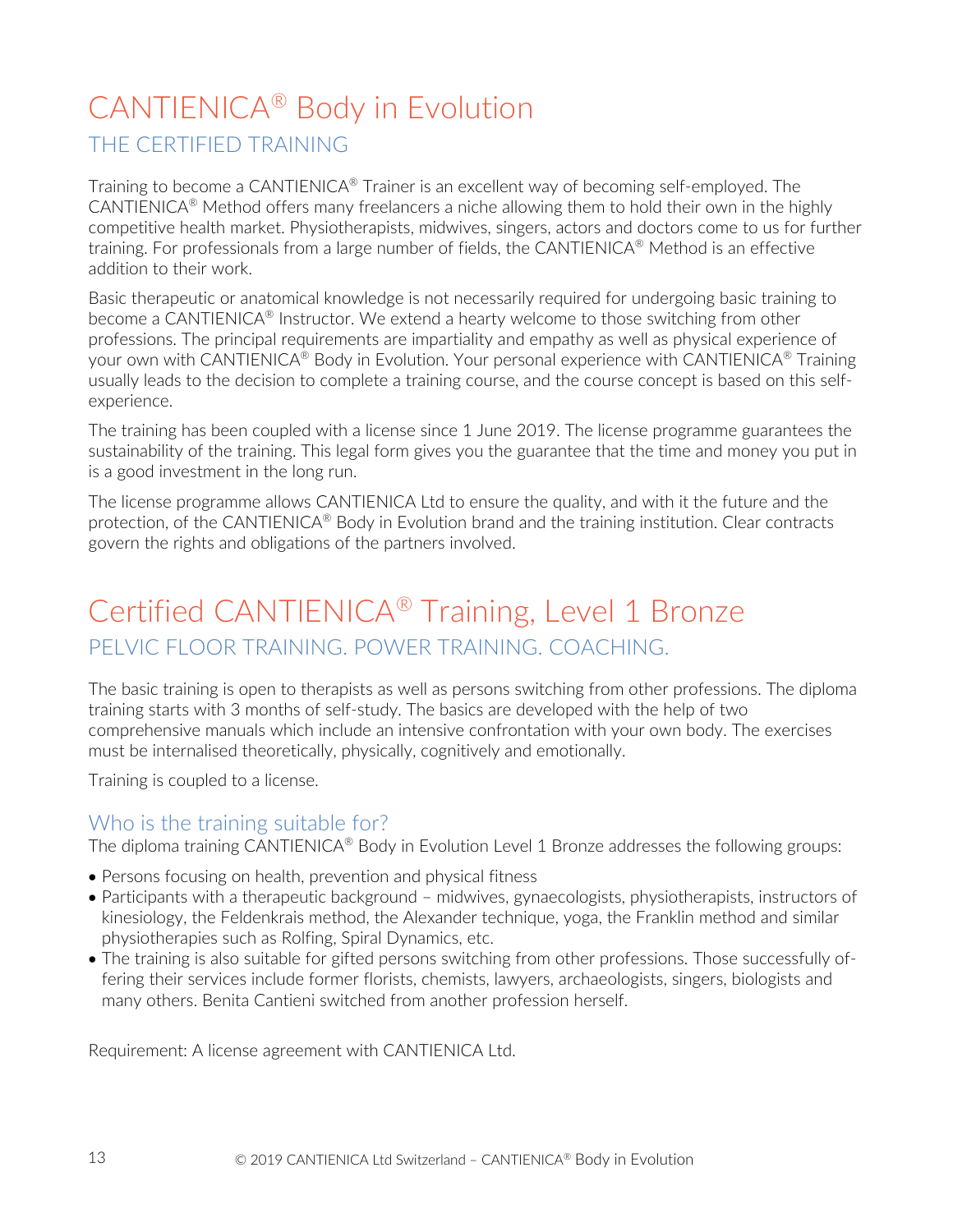## What About Your Career? CERTIFIED CANTIENICA® TRAINING, LEVEL 1 BASICS

The 5-day intensive course is the 2nd and most important part of the Certification Training. It enables you to start working with the CANTIENICA<sup>®</sup> Method right away. The method is strictly empirical assuming that each and every person and their bodies are unique. This will, above all, require a fair amount of practice and experience in order for your skills to grow.

The CANTIENICA® Training system: self-study, hands-on course, practice experience, follow-up.

### Part 1: self-study prior to course attendance

Getting prepared: 8 weeks of self-study with training documentation (prior to course attendance)

The Level 1 Basics documentation consists of two manuals. The first one gives you a background on the CANTIENICA® Vivatomy; it provides a glossary, elaborates on the basics of "diaphragm-based" breathing and pelvic floor training, and contains precise and detailed instructions for 75 exercises depicted in more than 100 photographs.

The second manual instructs you on the unique CANTIENICA® Coaching which, together with the exercises, makes the method so extraordinarily successful. We strongly recommend using both manuals during your self-study phase. The better prepared you are, the more you will benefit from attending the on-site course.

### Part 2: hands-on intensive course

Getting to know and applying the CANTIENICA® Vivatomy: 5 days' on-site course

- Alignment of the bones, based on the upright and straightened spine
- Use of the diphragm as an intermediate floor in the body
- Pelvic floor
- Diaphragm
- Activating and using 100 % of the musculature, including diaphragm and autochthonous muscles

### CANTIENICA® Exercises

Practicing of exercises; duration 3 days (requirement: 8 weeks of self-study with training documents beforehand)

- Breathing
- Discovering the levator ani (inner layer of pelvic floor)
- Perfect posture (legs, pelvis, chest, shoulders, head)
- Perfectly vertical alignment
- Basic positions, warm-up exercises
- Exercises for arms, chest, head, neck
- Exercises for abdomen, back, waist
- Exercises for hips, hip joints, buttocks shape and legs
- Exercises for lower back, pelvis and legs

Each CANTIENICA<sup>®</sup> Exercise involves the entire body: all bones, muscles, fasciae and ligaments. Aligning the bones exactly means the body is perfectly stretched in every position and every move.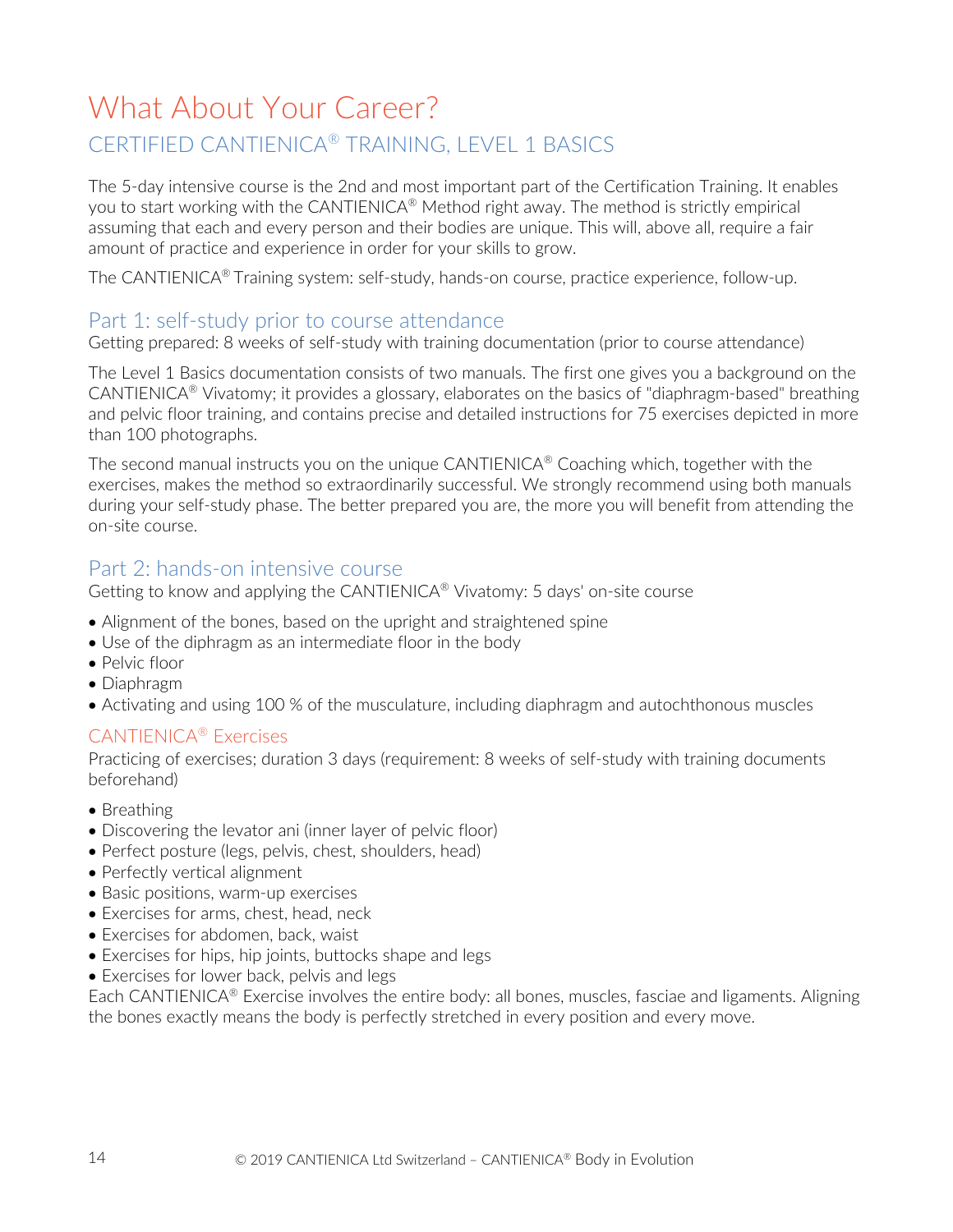### CANTIENICA® Coaching

Duration: 2 days including repetition of all exercises done before

- How to coach a person into his or her individual perfect position
- The perfect coaching touch
- Coaching during exercises
- Demonstration
- Instruction
- Eye contact
- Instilling emotions as priming

Note: During these 5 days, you will do a lot of physical work. The training however, while being very intense, is absolutely safe and gentle and has no harmful side effects.

### Part 3: gathering practice experience

Gathering practice experience: teach what you learned – with the knowledge acquired in part two you are ready to do so right away.

In assuming that every person is an individual and as such absolutely unique the CANTIENICA<sup>®</sup> Method is strictly empirical. A qualified self-evaluation system will support you in completing 60 hours of CANTIENICA® teaching practice in groups or with individuals.

### Part 4: follow-up course

Deepening your knowledge and exchanging experiences: follow-up course based on the concrete needs of course attendants (raised by questionnaire)

12 hours (2 days); practical work on exercises, case studies.

You are required to practice teaching (groups, personal trainings, workshops) for 40 hours (60 minutes) and to prepare your lessons (an additional 20 hours). As a proof of practice, please document your lessons and preparation work in writing.

After successful conclusion of part four, you will receive your diploma as a teacher for CANTIENICA<sup>®</sup> Method Level 1 Basics.

There will be a hotline for course participants.

### Trainer

Benita Cantieni, Zurich, Switzerland Assistant to be determined

Travel & Accomodation

Trainees are responsible for their travel expenses and accommodation.

### Additional Remarks

The course will take place with a minimum of 10 participants and a maximum of 14, thus enabling an intense personal coaching for every attendant. You will be provided with the training manuals after your valid registration and payment of the entire fee.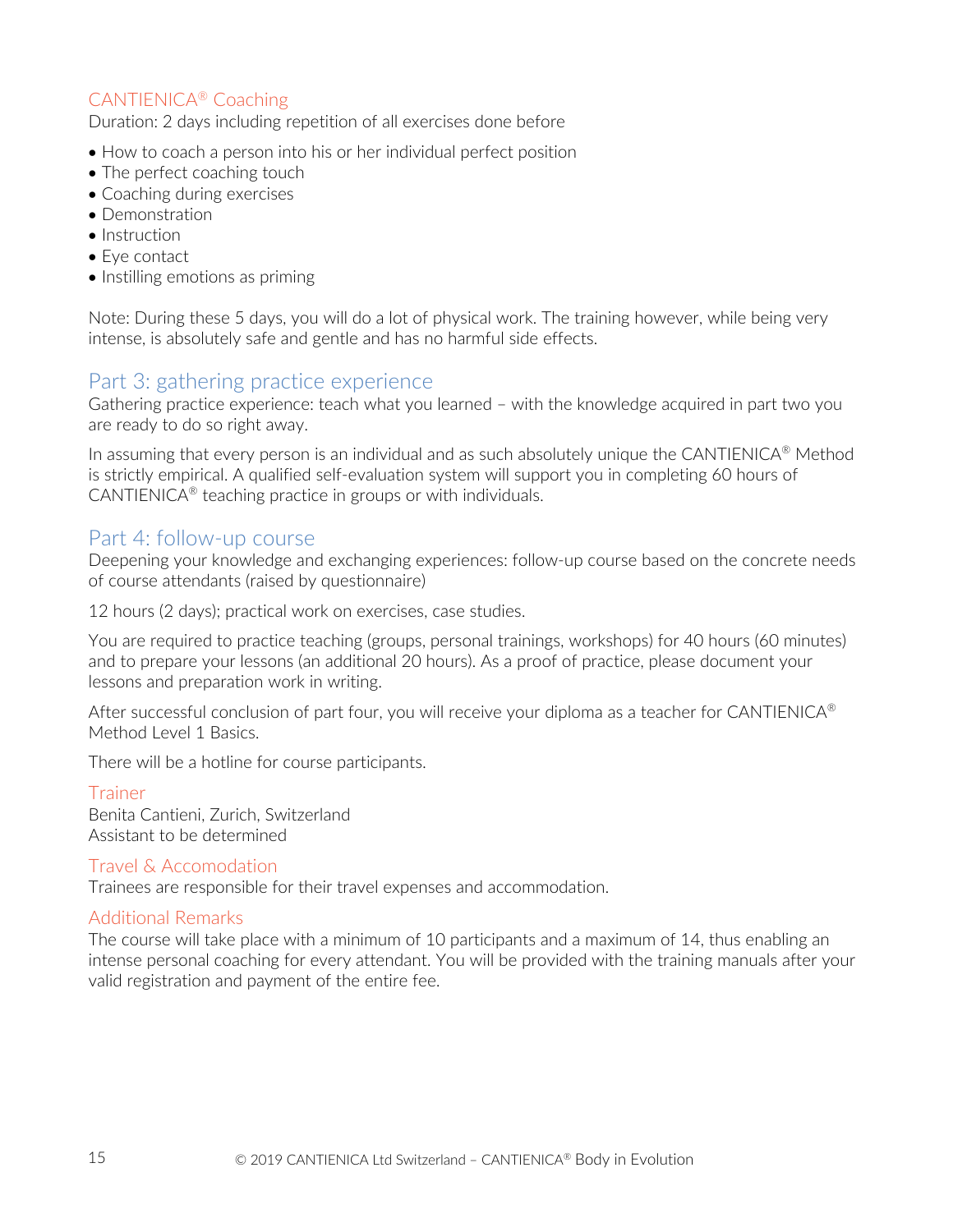## Testimonials A DISCOVERY OF UNKNOWN MUSCLEGALEN CRANZ, BERKELEY/OAK-LAND, CALIFORNIA



"Always felt that there was a way to straighten my spine, but had not yet found it and even the most sophisticated practicioners have kindly warned me and assumed there is no way to make such profound and major changes. I always knew – beyond reason – that there was a way, if only I could find it. Now I have! Not only will this give me the strength I need, but also the structural changes I long for. It will be perceived as miracle, but I now

think it can be taught."

### Janis Sharkey, Katonah, New York



"I initially felt we should be taking more time with each exercise to have time to understand and integrate it. I was surprised and delighted to learn that the instructor's results came to pass without needing more time. And yes, I recommend the CANTIENICA® instruction to friends and colleagues."

### Theresa Nesbitt, Saint Charles, Illinois:



"It was excellent in every way. The pace was fantastic and kept me constantly stretched but not strained. The group dynamic was encouraging and attentive. This course is unparalleled in talking to the body through precise insightful exercises. It invites learning without plateau of 'getting it'."

### Elaine Belle, San Francisco



"The understanding and knowledge Benita Cantieni has developed of the pelvic floor and it's important function in daily life as well as exercise has changed my life. Not only does it give more stability and pleasure it also helps me more be at ease and confident within my self.

The CANTIENICA® Training has helped me drop in to a level of knowing and

understanding my physical structure that has opened gateways of possibilities for releasing and knowing emotional and spiritual realms I felt blocked in. Benita's work is a gift and full of such deep wisdom.

The way she teaches and shares this knowledge allows each individuals to find their own wisdom and understanding within themselves."

"I liked the pace and the flow of the course. I liked the way Benita could put everyone at ease. Yes, I recommend the training. I will do more."

### Conor Hughes, Kildare, Ireland



"I first heard of CANTIENICA<sup>®</sup> Method in 2008. At the time I was going through a period of 2 to 3 years of chronic pain from playing competitive sports, and despite my best efforts I couldn't find the underlying issue as to why I was constantly getting injured.

A friend told me of CANTIENICA® Method and I travelled to Switzerland to meet with Benita Cantieni. I spent 3 days in her studio taking classes and learning the CANTIENICA<sup>®</sup>

Method. As soon as I started my body felt different. My muscles began to relax. I felt taller, lighter, and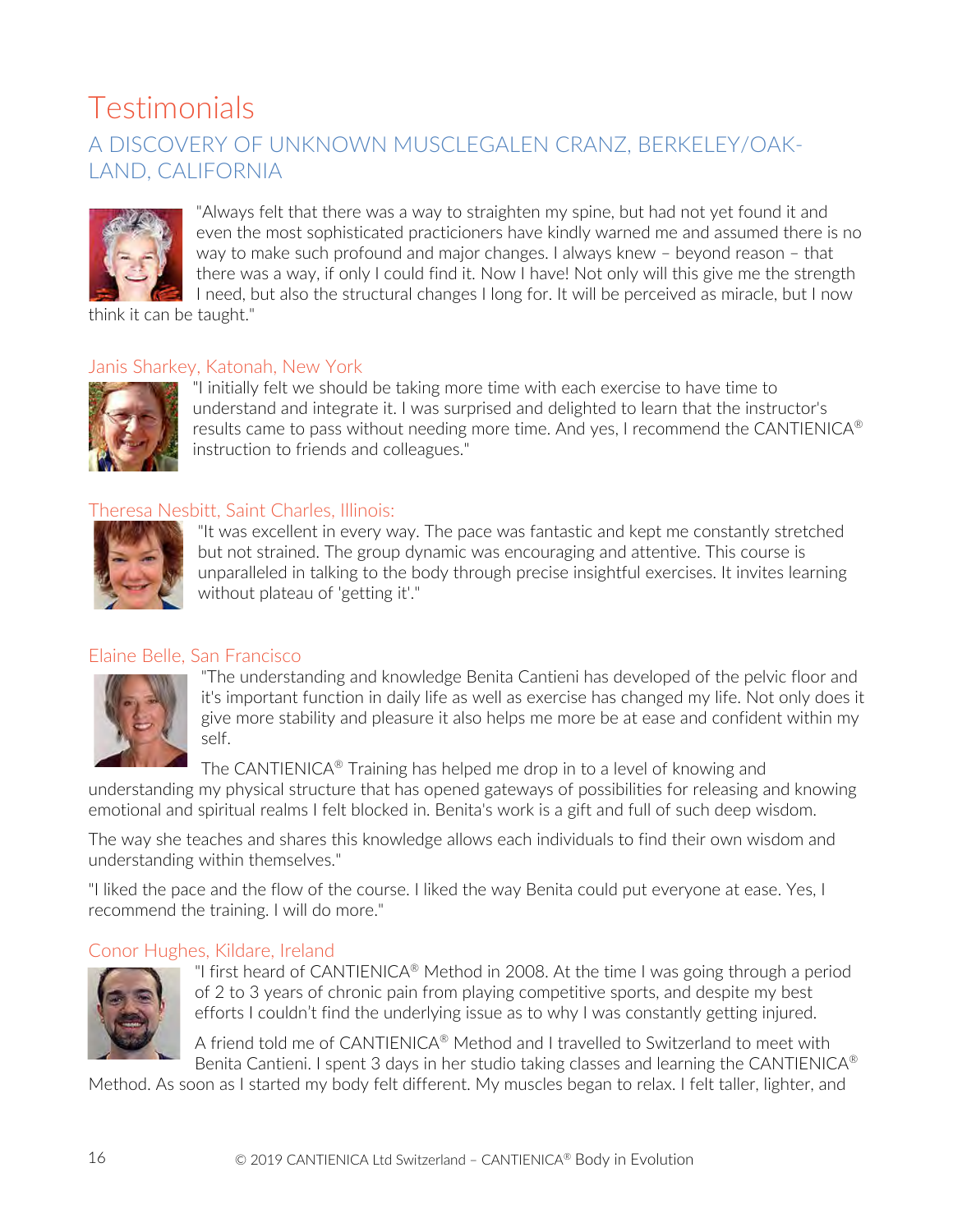free in my movement. Pain and tightness around my hip and pelvic regions disappeared. This is where I was having the majority of my pain, but it went away as I continued to practice the CANTIENICA<sup>®</sup> Method.

I wanted to learn everything about this system but unfortunately there were no English courses. So I continued to use what I learned in Switzerland until finally in 2014 CANTIENICA® Method was taught in English. I jumped at the opportunity to learn the method!

The certification was held in Berkeley, California, for 5 days. I live in Ireland so it was a long journey to get there but I didn't mind one bit. I was very excited to learn everything I could. Each part of the certification was insightful, however what I enjoyed most was the choreographies that we performed each day. Benita would instruct us through very precise movements that worked my body from the inside out.

The movements looked simple, yet I found them very challenging. CANTIENICA® Method helps awaken the parts of your body that you've forgotten how to use. Everything gets realigned, and muscles and bones are free to do the work they are designed to do.

The feeling that you get after a CANTIENICA<sup>®</sup> choreography is just amazing. Simple movements such as walking become a joy, because when your body is free to move optimally it's like giving yourself an internal massage!

I am currently practicing CANTIENICA<sup>®</sup> on a daily basis and going through the training manuals that I received at the certification. The exercises are very detailed, and they require my full attention. But as I practice and explore I feel myself improving and developing.

I've also started to teach this method to others. They feel the same way after one of our sessions. It's a delight to be able to help someone rediscover pain free and enjoyable movement.

I want to thank Benita and everyone who has helped develop CANTIENICA<sup>®</sup> for giving me the chance to learn this wonderful method. I see myself practicing it for the rest of my life, and I aim to become an excellent instructor.

If you are curious about the method I encourage you to give it a try. Visit a class or perhaps a personal training session. If you can dedicate the time, I would highly recommend the certification."

More testimonials, feedbacks and stories see www.antienica-method.com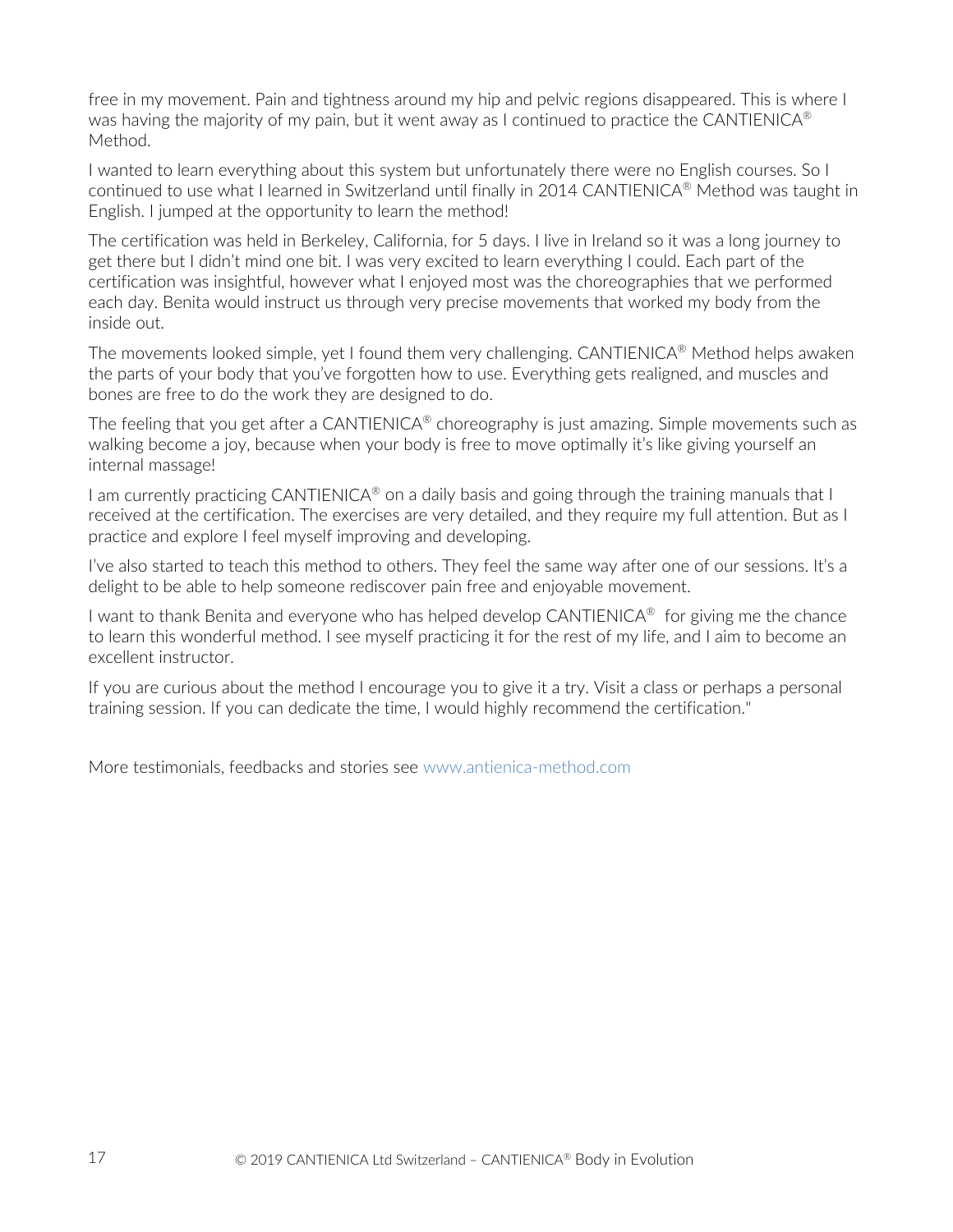## How to Become a CANTIENICA® Instructor?



Every book written by Benita Cantieni describes the method in a detailed way. You might want to start reading one of them and see whether its contents will catch on with you.



Then try out the exercises described there, in a simple learning-by-doing matter. Your body will tell you whether it appreciates what you are doing. Practise, watch what is happening, let yourself be amazed by it, and keep on practising!



You might also want to treat yourself to a private lesson by a qualified CANTIENICA® Instructor. Afterwards, ask yourself whether this is a job you would love to do yourself.

All qualified instructors on www.cantienica-method.com/providers



You may also ask your own CANTIENICA® Instructor on her or his own experiences with the method, courses and training modules, your chances to make a living out of it, how much you can earn, etc.



After having registered for the instructor course, you will start self-studying the method based on our documentation. The objective is for you to gain a thorough understanding of the CANTIENICA® Method and its "vivatomic" principles. Try to translate into action what you read; practise the exercises until you feel they have sunk in. You should prepare for the on-site course for at least six weeks (assuming you practise about one hour daily).



Please work yourself through the documentation thoroughly and diligently and allow exercises to sink in completely. The better you prepare, the more you will benefit from the on-site training later on.

Note down any questions you have and bring them along to the on-site course. They will help you to gain more confidence in what you're doing and to be confirmed or corrected in how you are doing it.

After on-site instruction, you will be instructing yourself. Practise with your family and friends; introduce others to the CANTIENICA® Method, invite them to make acquaintance. Gather experiences wherever possible.

During the follow-up course, you will be given the chance to deepen your knowledge acquired so far. If you fulfil all requirements you will receive your CANTIENICA® instructor certificate.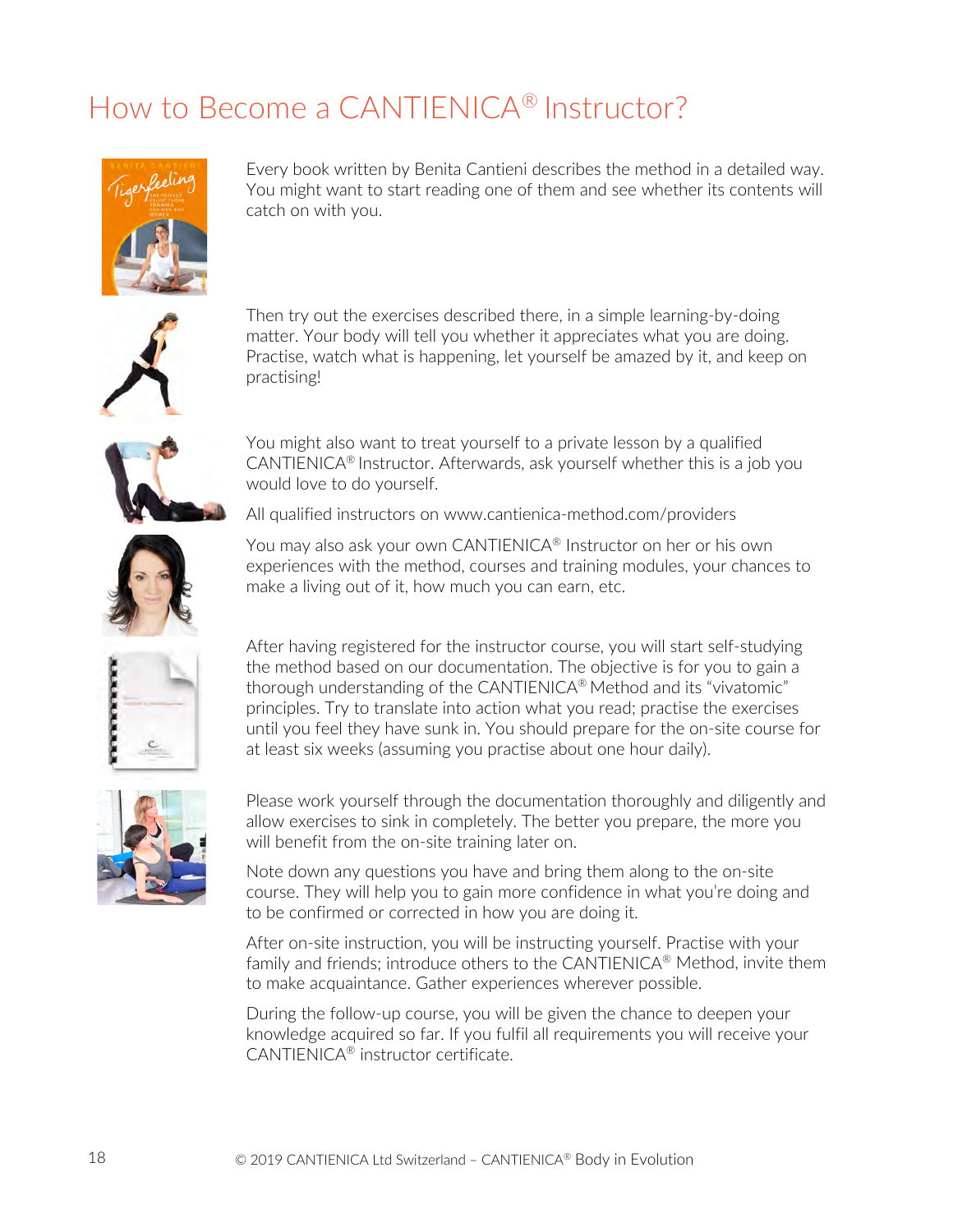

After completion of your first training module, feel free to continue with Level 2 Advanced and Level 3 Epert.

You may start your career as a CANTIENICA® Instructor. Any questions? Feel free to contact us!



As a member of the CANTIENICA<sup>®</sup> Quality Club, you will be committed to updating your knowledge on a regular basis. You will be listed with our Qualified Instructors and benefit from attractive discounts. People interested in CANTIENICA® Training will find your name via our Qualified Instructors' List an our map on Google Engine.

### SOUNDS INTERESTING TO YOU?

Detailed information on www.cantienica-method.com/certificate

Or just call us or send us a message, we will be happy to assist.

Phone +41 44 388 72 72, E-Mail office@cantienica.com

## **Standards** QUALITY. TRANSPARENCY. COMPARABILITY.





The quality of the training fulfills all criteria (including the wages paid for senior teachers and assistants) of the internationally accepted third party certification EDUQUA and thus is internationally acclaimed and certified since 2006.

### EDUQUA - the Label

Through eduQua, the first Swiss quality label geared towards adult continuing education was established. eduQua provides certified institutions with a considerable advantage in the eyes of their clients. Not only does it come with a positive image, but the quality management also sees a strong improvement through the certification's execution. www.eduqua.ch